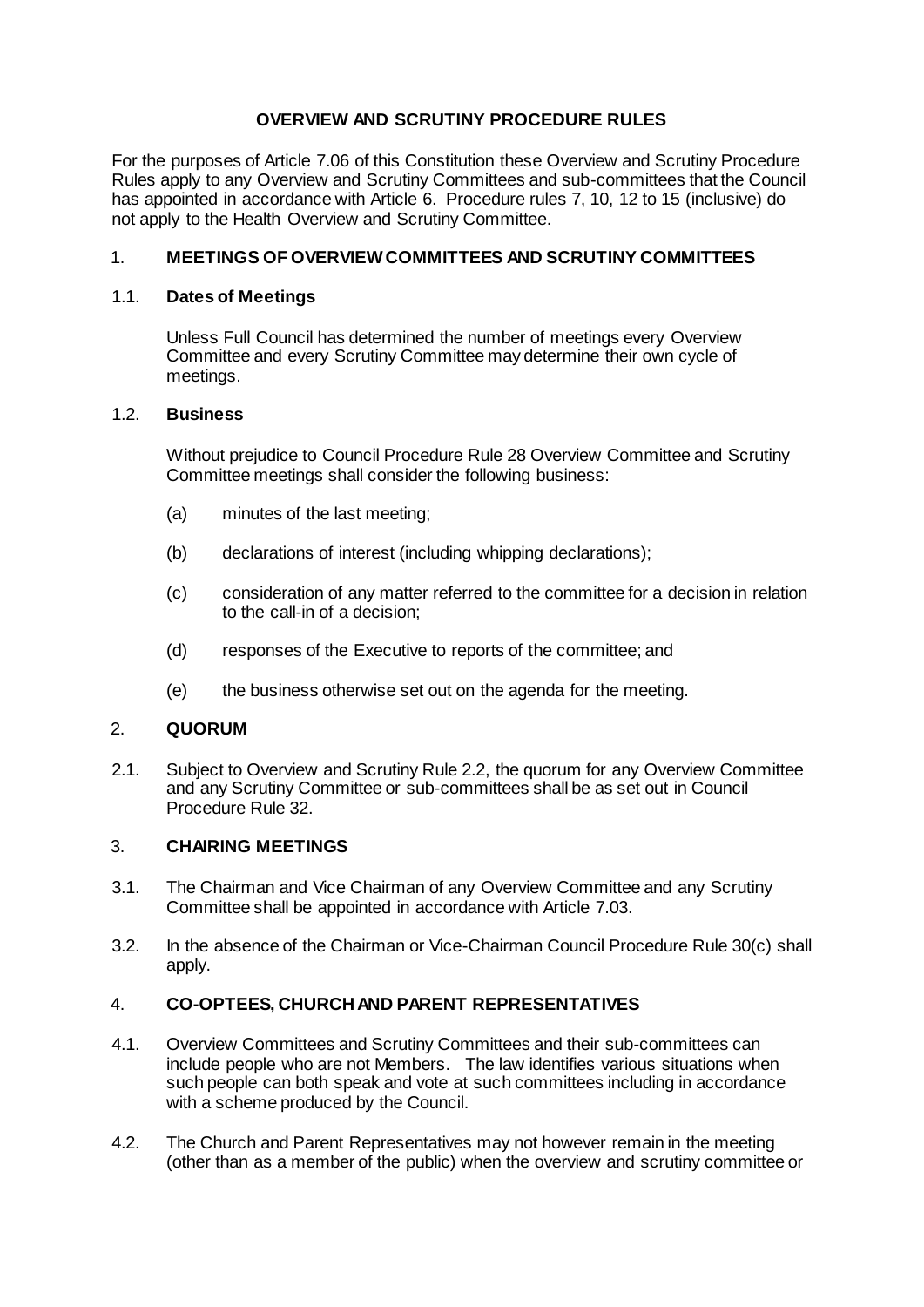sub-committee is considering matters other than those relating to the Council's education functions.

4.3. Church and Parent Representatives have the same rights of access to information relating to the Council's education functions as Members.

### 5. **WORK PROGRAMME**

5.1. The Overview Committee and Scrutiny Committees will be responsible for setting their overall work programme.

### 6. **AGENDA ITEMS**

#### 6.1. **Rights of Overview Committee and Scrutiny Committee members to have matters put on the agenda of the committee**

- (a) Any member of an overview committee or scrutiny committee shall be entitled to give written notice to the designated scrutiny officer that s/he wishes an item relevant to the functions of the committee to be included on the agenda for the next available meeting of the committee.
- (b) Where the request is received at least 10 clear working days before the date of the next scheduled meeting of the relevant Committee, an item and copy of the request shall be included on the agenda for that meeting.
- (c) Where the request is received less than 10 clear working days before the date of the next scheduled meeting of the Committee, an item and copy of the request shall be included on the agenda dispatched for the first meeting following the next scheduled meeting after the request was received.

### 6.2. **Rights of Members to have matters put on the agenda of an overview and scrutiny committee (including councillor call for action)**

- (a) Any Member has the right to refer to an overview committee or a scrutiny committee of which s/he is not a member any matter which is relevant to the functions of the committee and is not a local crime and disorder matter or a matter of any description prescribed by the Secretary of State.
- (b) A Member wishing to refer a matter must give written notice to the designated scrutiny officer that s/he wishes an item relevant to the functions of the committee to be included on the agenda for the next available meeting of the committee.
- (c) Where the request is received at least 10 clear working days before the date of the next scheduled meeting of the relevant Committee, an item and copy of the request shall be included on the agenda for that meeting.
- (d) Where the request is received less than 10 clear working days before the date of the next scheduled meeting of the relevant Overview and Scrutiny Committee, an item and copy of the request shall be included on the agenda dispatched for the first meeting following the next scheduled meeting after the request was received.

# 6.3. **Requests from Council and the Leader/Executive**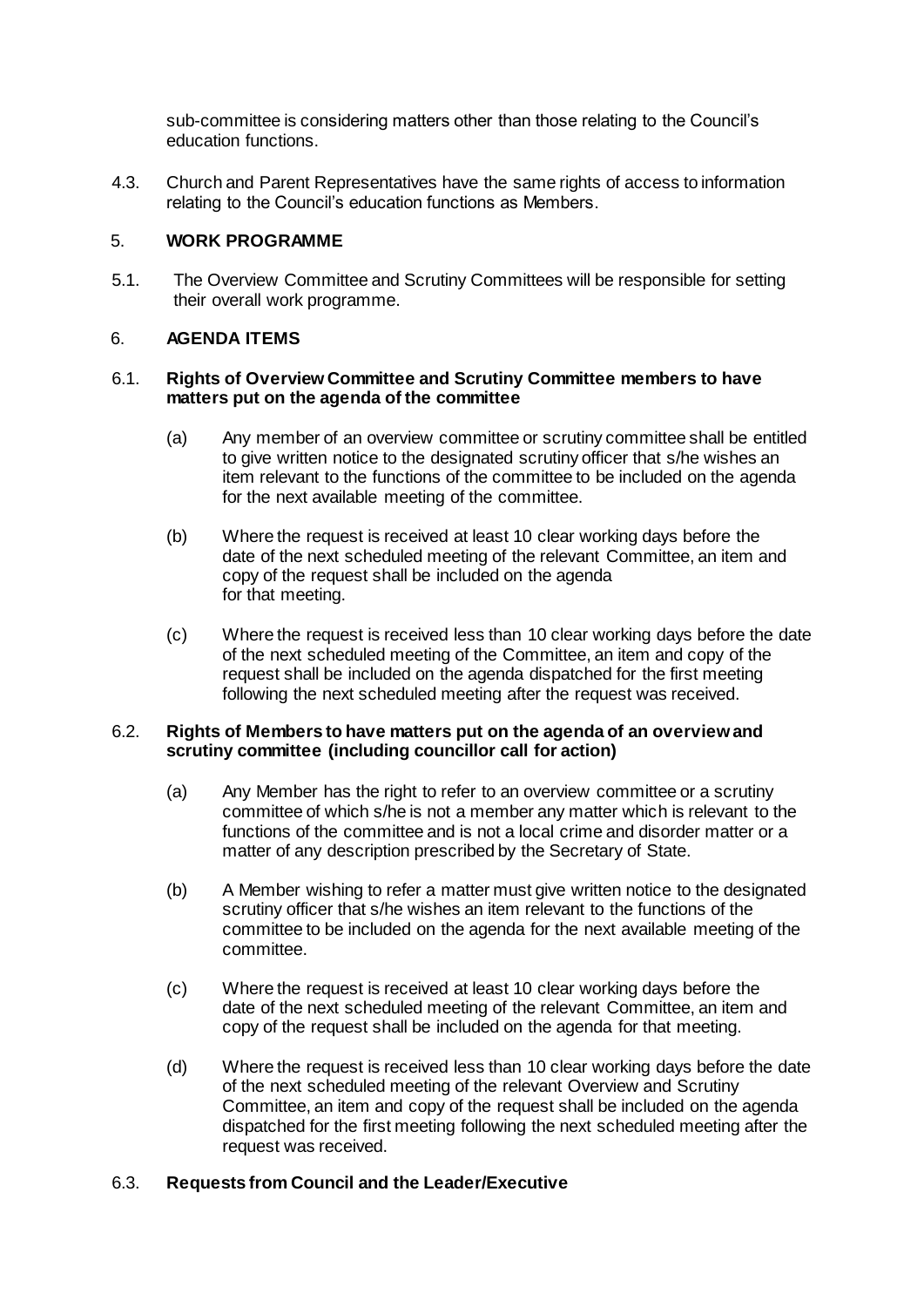Full Council (by resolution) and the Leader/the Executive, may request that any matter is included on the agenda of an overview committee or a scrutiny committee and the relevant Overview and Scrutiny Committee shall include the request in its work programme permits.

### 7. **REPORTS AND RECOMMENDATIONS**

- 7.1. Except where the People and Health Scrutiny Committee is exercising its statutory external scrutiny functions, once a Scrutiny Committee has formed proposals, it will submit a formal report, including recommendations for consideration by the Leader/Executive (if the proposals relate to an executive function and are consistent with the existing budget and policy framework), or to the Council as appropriate (for example, if the recommendation would require a departure from or a change to the agreed budget and policy framework).
- 7.2. The Council or Leader/Executive shall consider and respond to the report and/or recommendations of the committee, indicating what (if any) action is proposed within two months of the report being submitted.
- 7.3. Where a scrutiny committee submit a report for consideration by the Executive in relation to a matter where the Leader has delegated decision-making power to a Portfolio Holder, the report will be submitted to him/her for consideration. The Portfolio Holder must consider the report and respond in writing to the relevant Scrutiny Committee within two months of receiving it. The Portfolio Holder will also attend a future meeting of the relevant Scrutiny Committee to present their response if requested to do so.

# 8. **FAILURE TO CONSIDER REPORT**

In the event that Leader/Executive fails to consider and to respond to the relevant Committee within two months of the report being submitted, the Chairman of the relevant Committee shall be entitled to refer the matter to the next meeting of the full Council.

### 9. **RIGHTS OF OVERVIEW AND SCRUTINY MEMBERS TO DOCUMENTS**

In addition to their rights as Members, members of an overview and scrutiny committee or sub-committee have the right to documents and to notice of meetings as set out in the Access to Information Procedure Rules in Part 5 of this Constitution.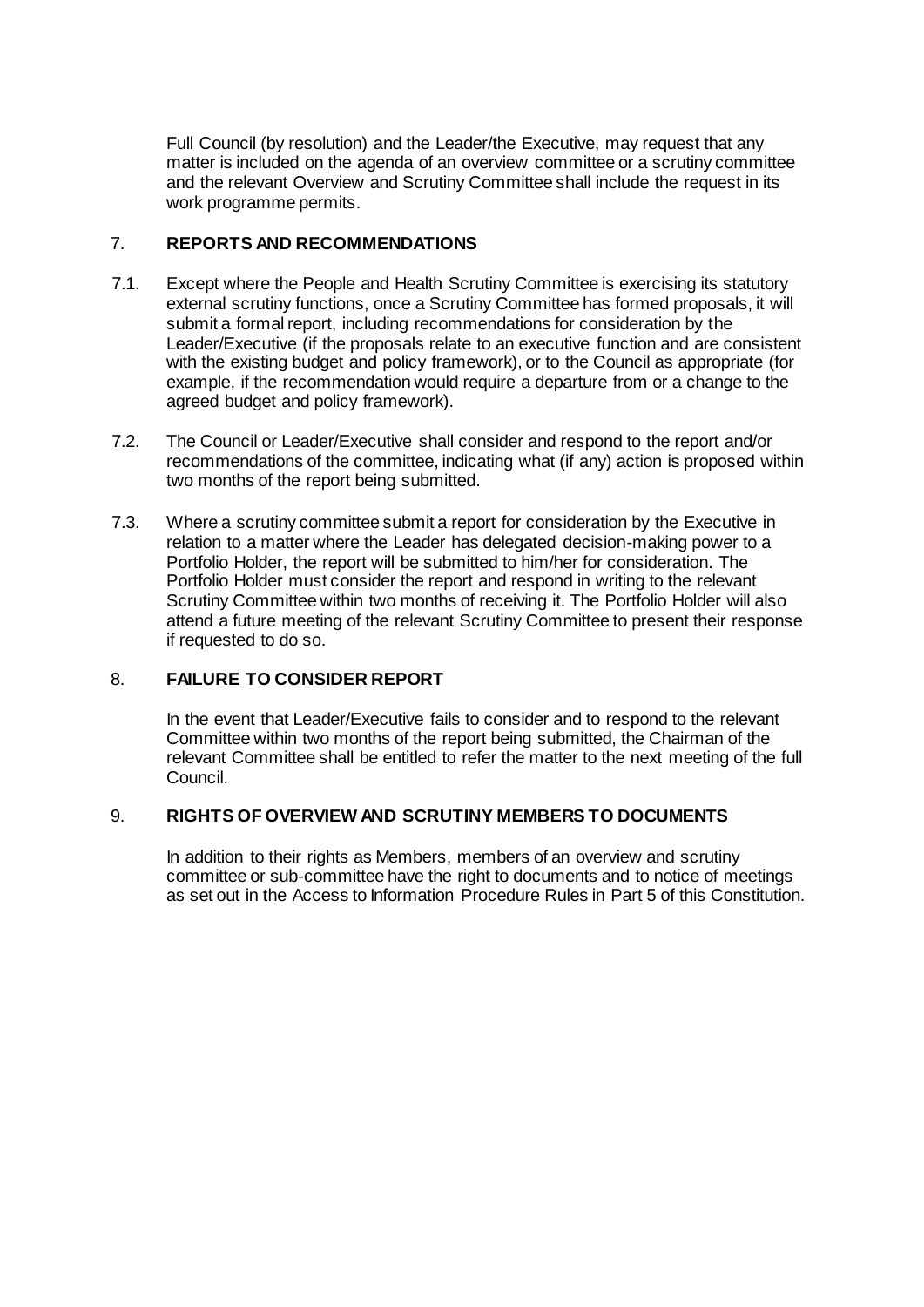### 10. **MEMBERS AND OFFICERS GIVING ACCOUNT**

- 10.1. Scrutiny committees may scrutinise and review decisions made or actions taken in connection with the discharge of any council functions. As well as reviewing documentation they may require any officer or Executive Member to attend a meeting to answer questions. This will normally be confined to the Leader, any Portfolio Holder, the Head of Paid Service, and any statutory or chief officer. Attendance by officers below these will require the prior agreement of the Head of Paid Service.
- 10.2. Where a specific request has been made it is the duty of those persons to attend if so required. This requirement extends to sub-committees and task and finish groups established by an overview and scrutiny committee. In addition a standing invitation exists for the Leader/Executive to attend overview committee and scrutiny committee meetings.
- 10.3. Where the Leader, Portfolio Holder or officer is required to attend a scrutiny body under this Rule, the designated scrutiny officer shall inform the member or officer in writing giving sufficient notice of not less than 10 working days' notice. The notice will state the nature of the matter on which s/he is required to give an account and whether any written evidence needs to be produced for the meeting. Sufficient notice should be given to allow reasonable time to produce the written evidence.
- 10.4. The Chairman of the relevant Overview and Scrutiny Committee shall determine the reasonableness of the notice if disputed.

### 11. **ATTENDANCE BY OTHERS AND EVIDENCE GATHERING**

Overview committees and scrutiny committees may appoint advisors and invite people to attend at their meetings to provide information. Attendees at a meeting should be treated with respect and courtesy.

### 12. **CALL-IN**

- 12.1. Call-in should only be used in exceptional circumstances.
- 12.2. When a decision is made by the Leader/Executive, Portfolio Holder, or a an Executive Committee, or is made by an officer with delegated authority or under executive joint arrangements, the decision shall be published, including where possible by electronic means, and shall be available at the main offices of the Council normally within two days of being made. The Chairman of the relevant Scrutiny Committee will be sent copies of the records of all such decisions within the same timescale, by the person responsible for publishing the decision.
- 12.3. The decision notice will bear the date on which it is published and will specify that the decision will come into force, and may then be implemented, subject to the provisions of this Rule on the expiry of five clear working days after the publication of the decision.
- 12.4. If any six members of the same relevant Scrutiny Committee consider that a Key Decision has breached or will breach the principles for good decision-making in Article 13.02 or a decision has been made that was not treated as being a Key Decision, they may give a written call-in notice to the Monitoring Officer or is his/her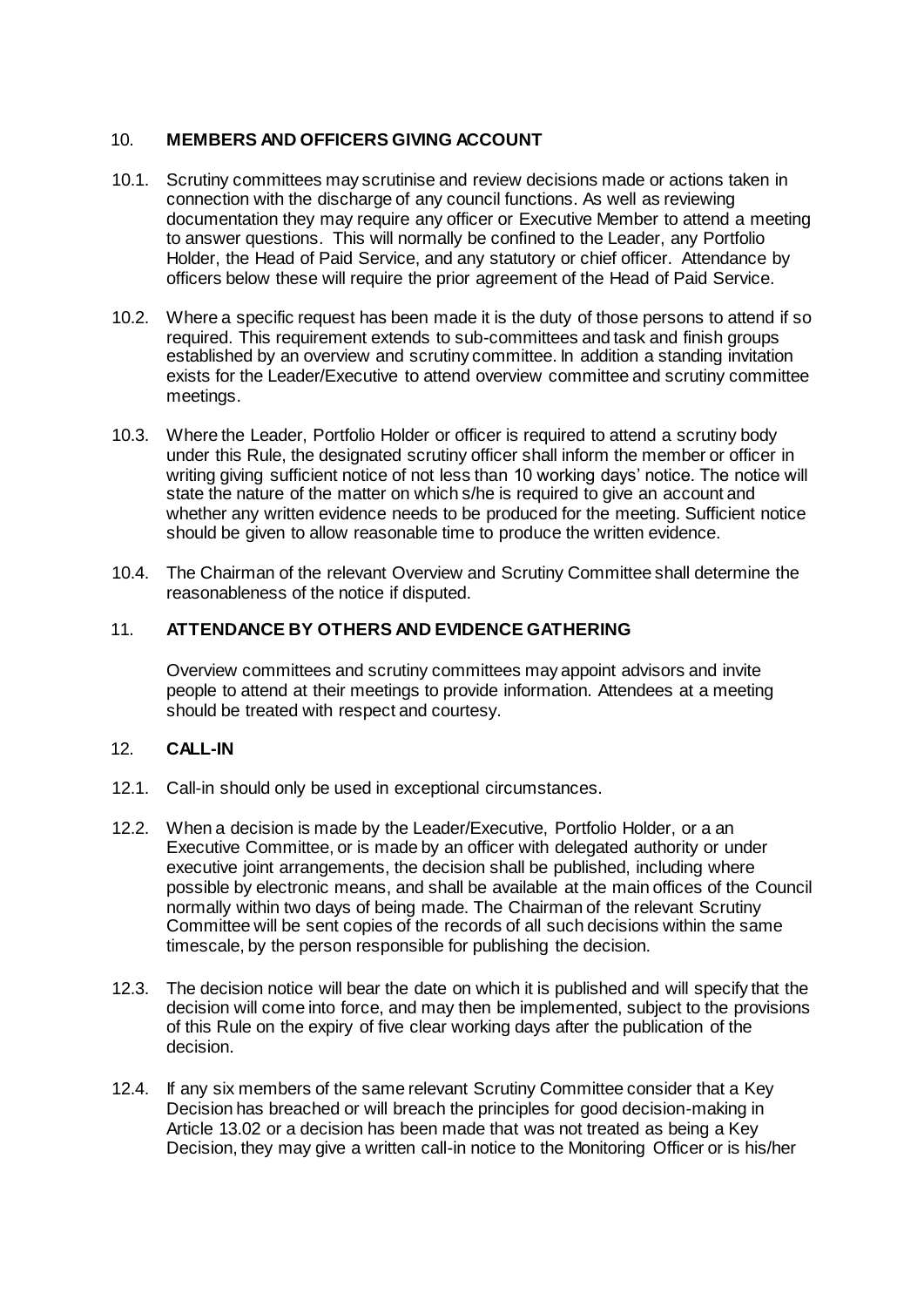absence to the Head of Paid Service. The call-in notice shall identify the decision to be called-in and the grounds for the call-in.

- 12.5. The Monitoring Officer or in his/her absence to the Head of Paid Service, will if satisfied that there are reasonable grounds for the proposed call-in, notify the decision-maker of the call-in within five clear working days and arrange for a meeting of the relevant Scrutiny Committee on such date as he/she may determine, where possible after consultation with the Chairman of the Committee, as soon as reasonably practicable after receipt of the call-in notice.
- 12.6. If, having considered the decision, the relevant Scrutiny Committee is concerned about it, then:
	- 12.6.1. in the case of a decision that was not treated as being a Key Decision, the Committee may require the decision-maker to submit a report to the full Council within such reasonable period as it may specify setting out the particulars of the decision, the reasons for the decision and if the decisionmaker considers that the decision was not a key decision, the reasons for that opinion; or
	- 12.6.2. in the case of a Key Decision the Committee may refer it back to the decision-making person or body for reconsideration, setting out in writing the nature of its concerns, or refer the matter to Full Council. If referred to the decision-maker they shall then reconsider within a further five working days, amending the decision or not, before adopting a final decision.
- 12.7. If, having considered the decision, the relevant Scrutiny Committee is not concerned about it, then the decision will come into force, and may then be implemented immediately
- 12.8. If the latter was referred to Full Council and the Council does not object to a decision which has been made, then no further action is necessary and the decision will be effective in accordance with Overview and Scrutiny Procedure Rule 12.12.
- 12.9. The Council will refer any decision to which it objects back to the decision-making person or body, together with the Council's views on the decision. That decisionmaking body or person shall choose whether to amend the decision or not before reaching a final decision and implementing it.
- 12.10. Where the decision was taken by the Executive as a whole or a committee of it, a meeting will be convened to reconsider the Council's view as soon as reasonably practicable.
- 12.11. Where the decision was made by an individual, the individual will reconsider within five working days of the Council request.
- 12.12. If the Council meets but does not refer the decision back to the decision-making body or person, the decision will become effective on the date of the Council meeting.

### 13. **EXCEPTIONS TO CALL-IN**

Call-in will not apply to the following decisions: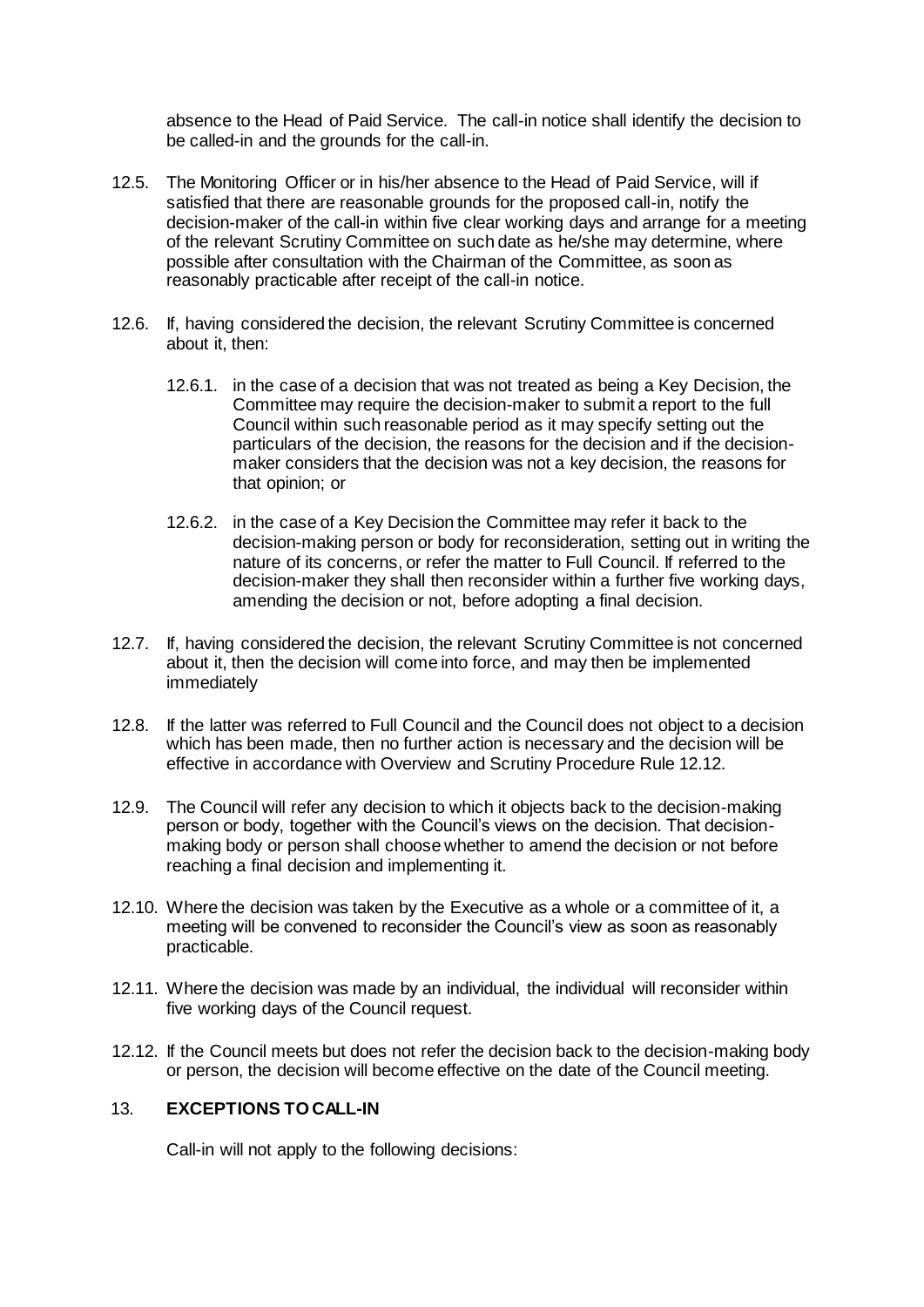- (a) non-executive decisions, e.g. individual planning decisions;
- (b) executive decisions made by Area Committees (if any);
- (c) decisions made on any appeal;
- (d) decisions already called-in once;
- (e) non-key decisions made by officers; and
- (f) urgent decisions (subject to compliance with Overview and Scrutiny Procedure Rule 14).

### 14. **URGENT DECISIONS EXCLUDED FROM CALL-IN**

- 14.1. The call-in procedure set out in Overview and Scrutiny Procedure Rule 12 shall not apply where the decision being taken by the Council, Leader/Executive or officer is urgent. The record of the decision, and notice by which it is made public, shall state whether in the opinion of the decision-making person or body, the decision is an urgent one, and therefore not subject to call-in.
- 14.2. The Chairman of the relevant Scrutiny Committee must agree both that the decision proposed is reasonable in all the circumstances and to it being treated as a matter of urgency. In the absence of the Chairman, the Chairman of another Scrutiny Committee; if there is no such Chairman able to act, the Chairman of the Council; or in his absence, the Vice-Chairman of Council must agree.
- 14.3. Decisions taken as a matter of urgency must be reported to the next available meeting of the council, together with the reasons for urgency.
- 14.4. For the purposes of this Rule a decision will be urgent if any delay likely to be caused by the call-in process would seriously prejudice the Council's or the public's interests.

### 15. **MONITORING AND REVIEW OF CALL-IN RULES**

The operation of the provisions relating to call-in and urgency shall be monitored annually, and a report submitted to Council by the Proper Officer with proposals for review if necessary.